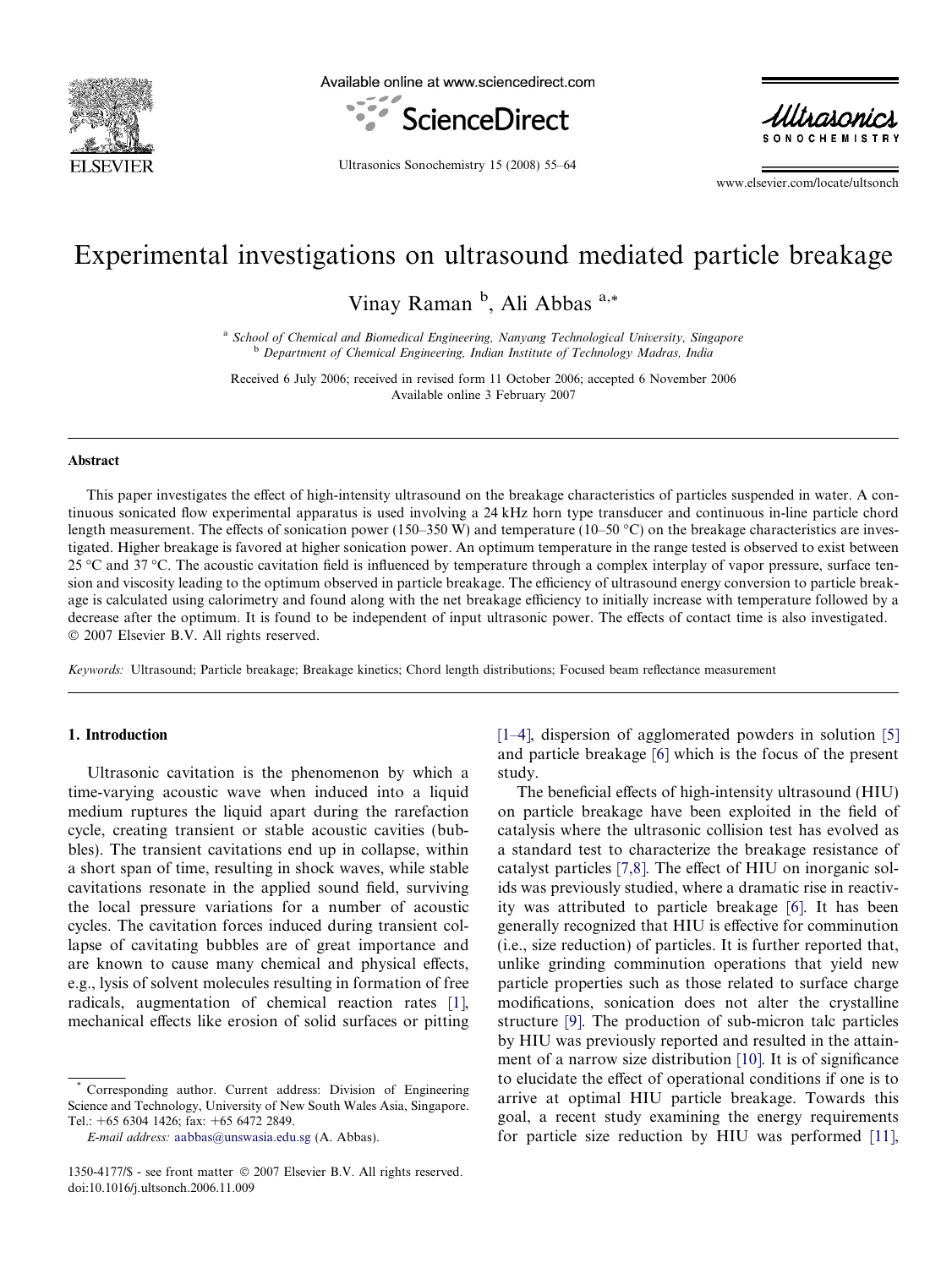while in [12], the effects of sonication power, sonication time and loading on particle breakage were discussed.

It is expected that operational conditions namely, sonication power, contact time and temperature play important roles in the particle breakage. The sonication power influences the level of cavitation in the fluid. At higher power levels, the number of cavitation events increases because larger numbers of transient cavitation bubbles are formed, hence influencing the magnitude of breakage. Contact time is the duration of exposure of the particles to the ultrasound. Particles exposed to longer durations of sonication are expected to observe increased levels of breakage. Temperature has a significant effect on the ultrasonic field; it alters the viscosity, density and vapor pressure of the medium, thereby affecting a change in the cavitation threshold [1,4]. If transient cavitation collapse is sought as one of the main affectors of particle breakage, then temperature would be expected to have a strong impact. There have been contradictory reports on the effect of temperature on power transfer capability of the ultrasonic system. Some claim, constancy of specific input power with temperature of operation [13,14] while others, claim a decrease in specific input power with increase in temperature [15]. An independent study is made in this paper to verify the effect of temperature on ultrasonic power transfer.

Ultrasound energy conversion into specific desirable effects is very important from the industrial viewpoint [16,17]. There are very few reports in the literature which discuss this issue. Kuijpers et al. have studied the effect of characteristic parameters of ultrasonic system viz., amplitude ratio (input power) and temperature on the efficiency of ultrasound energy conversion to radical formation [14].

Studies that discuss either the effect of temperature on particle breakage kinetics or the efficiency of ultrasound energy conversion to ultrasonic mediated particle breakage, seem to be absent from the literature. We thus take up these issues for discussion in this paper via rigorous experimental parametric investigations using aluminium oxide  $(Al<sub>2</sub>O<sub>3</sub>)$  particles as the primary model particle system. Such a study would be very relevant to industrial scale-up strategies as well as being useful in elucidating particle breakage at the phenomenological level.

## 2. Experimental

# 2.1. Materials

Aluminium oxide particles were used for this study, consisting of finely hand ground and sieved particles with mean nominal size of 150  $\mu$ m. Samples were prepared by firstly grinding in a mortar standard grade  $Al_2O_3$  pellets before sieving using standard sieves (Advantec, Sonic Sifter). The roundness index of the particles was determined by image analysis and was found to be 0.72.

# 2.2. Ultrasonic equipment

Sonication was performed using a 24 kHz horn type transducer (Sartorius, Labsonic, Germany) capable of delivering a maximum of 450 W of power. A continuous flow apparatus was setup as shown in Fig. 1 consisting of a variable speed peristaltic pump (Watson Marlow, USA), ultrasonic transducer fitted inside a jacketed glass reactor, focused beam reflectance measurement (FBRM)



Fig. 1. Experimental Setup: (A) sonication vessel, (B) ultrasonic transducer, (C) ultrasonic probe, (D) temperature control system, (E) peristaltic pump, (F) FBRM beaker, (G) FBRM probe, (H) Pt100, (I) agitator, and (J) computer (data acquisition).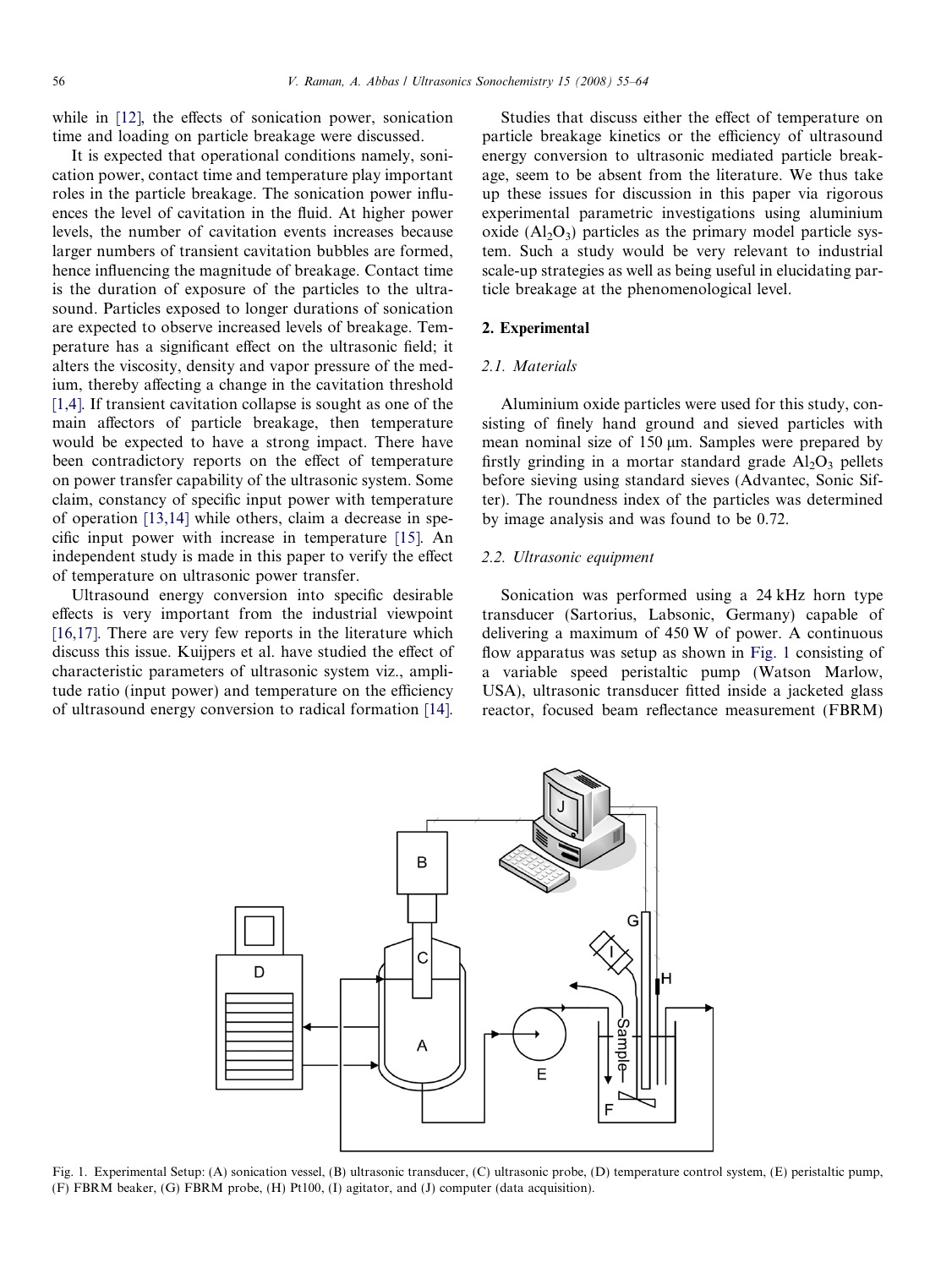probe (Mettler–Toledo Lasentec Products, USA), temperature control system (Lauda, Germany), and a computer for data acquisition. The peristaltic pump, capable of creating pressure head to maintain volumetric flow rate up to a maximum of 3.5 l/min, was calibrated before use. The ultrasonic transducer had a probe tip diameter of 22 mm. The horn was immersed to a fixed depth of 3 cm below the air–water interface inside the jacketed glass flow reactor (sonication vessel) which had approximate internal dimensions of 4 cm internal diameter and 10 cm height. Temperature was measured using a Pt100 probe.

# 2.3. Methods

A summary of the experimental conditions is shown in Table 1. In a typical run, two grams of alumina particles were suspended in the vessel containing deionized water to which ultrasound was applied for the duration of 10 min. The total volume of the suspension in the system was 750 ml. The particle size in the form of mean chord length  $(\ell_m)$  was monitored in-line using the FBRM probe for the full duration of the experiment. The particle suspension was pumped from the sonication vessel (A) to the FBRM beaker (F) and circulated back to the sonication vessel (A). Agitation in the FBRM beaker was kept fixed at 400 rpm. The agitator in the FBRM beaker had negligible effect on the particle breakage as verified by monitoring the particle size change under agitation over a long period of time. A similar test was performed confirming the negligible effect of the peristaltic pump on particle breakage. The sonication and hence the run was started after a period of pumping that allowed the particles to suspend throughout the flow homogenously. FBRM particle size data and

Table 1 Details of experimental runs

| Experiment<br>no. | Amplitude<br>ratio | Rated input<br>power (W) | Volumetric flow<br>rate $(ml.min^{-1})$ | Temperature<br>(C) |
|-------------------|--------------------|--------------------------|-----------------------------------------|--------------------|
| 1                 | 0.3                | 150                      | 1600                                    | $10 \pm 3$         |
| $\overline{c}$    | 0.3                | 150                      | 1600                                    | $17 \pm 2$         |
| 3                 | 0.3                | 150                      | 1600                                    | $25 \pm 2$         |
| 4                 | 0.3                | 150                      | 1600                                    | $37 \pm 1$         |
| 5                 | 0.3                | 150                      | 1600                                    | $50 \pm 1$         |
| 6                 | 0.5                | 250                      | 1600                                    | $10 \pm 2$         |
| 7                 | 0.5                | 250                      | 1600                                    | $17 \pm 1$         |
| 8                 | 0.5                | 250                      | 1600                                    | $25 \pm 2$         |
| 9                 | 0.5                | 250                      | 1600                                    | $37 \pm 1$         |
| 10                | 0.5                | 250                      | 1600                                    | $50 \pm 1$         |
| 11                | 0.7                | 350                      | 1600                                    | $10 \pm 3$         |
| 12                | 0.7                | 350                      | 1600                                    | $17 \pm 2$         |
| 13                | 0.7                | 350                      | 1600                                    | $25 \pm 1$         |
| 14                | 0.7                | 350                      | 1600                                    | $37 \pm 1$         |
| 15                | 0.7                | 350                      | 1600                                    | $50 \pm 1$         |
| 16                | 0.7                | 350                      | 1000                                    | $25 \pm 1$         |
| 17                | 0.7                | 350                      | 2200                                    | $25 \pm 1$         |
| 18                | 0.9                | 450                      | 1600                                    | $10 \pm 3$         |
| 19                | 0.9                | 450                      | 1600                                    | $17 \pm 2$         |
| 20                | 0.9                | 450                      | 1600                                    | $37 \pm 1$         |
| 21                | 0.9                | 450                      | 1600                                    | $50 \pm 1$         |

ultrasound transducer data were collected using two separate computers. The temperature probe was also connected to the computer recording temperature continuously. At the end of the run, a sample was withdrawn iso-kinetically for microscopic analysis which was carried out using a field emission scanning electron microscope (JOEL, JSM6700F, Japan).

## 2.4. Particle size measurement

Focused beam reflectance method is an in-situ method for determining the chord length (CLD) distribution of a suspension with low to high solids concentration [18]. A focused monochromatic infrared laser beam rotates at a fixed high speed and the backscattered/reflected light signals from the surfaces of thousands of particles intersected by the laser light are captured. The time interval  $(\Delta t)$ between signals from the two edges of a particle is converted to chord length (s) by:

$$
s = v_{\rm b} * \Delta t \tag{1}
$$

Where  $v<sub>b</sub>$  is beam velocity. Because tens of thousands of such chord lengths are measured each second, a statistically representative CLD of the particle system under investigation is generated. Fig. 2 illustrates the measurement procedure.

The FBRM is a well established technique that has been used to monitor size distributions [19–21] in crystallization as well as in biotechnology [22,23], amongst other applications. Recently, Kovalsky et al. used this technique for online characterization of floc size and structure [24]. They used Fourier transform of the unprocessed signal (i.e., the reflected signal) to arrive at the mass fractal dimensions of the flocs. It is also claimed that apart from size and shape, the unprocessed reflected signals could also yield information on particle texture. The CLD can be converted to particle size distribution by an ill-posed inverse problem



Fig. 2. Particle size measurement using FBRM. (a) laser diode, (b) detector, (c) beam splitter, (d) laser beam, (e) optics rotating at fixed high velocity, (f) sapphire window, (g) particles, and (h) typical chord length distribution.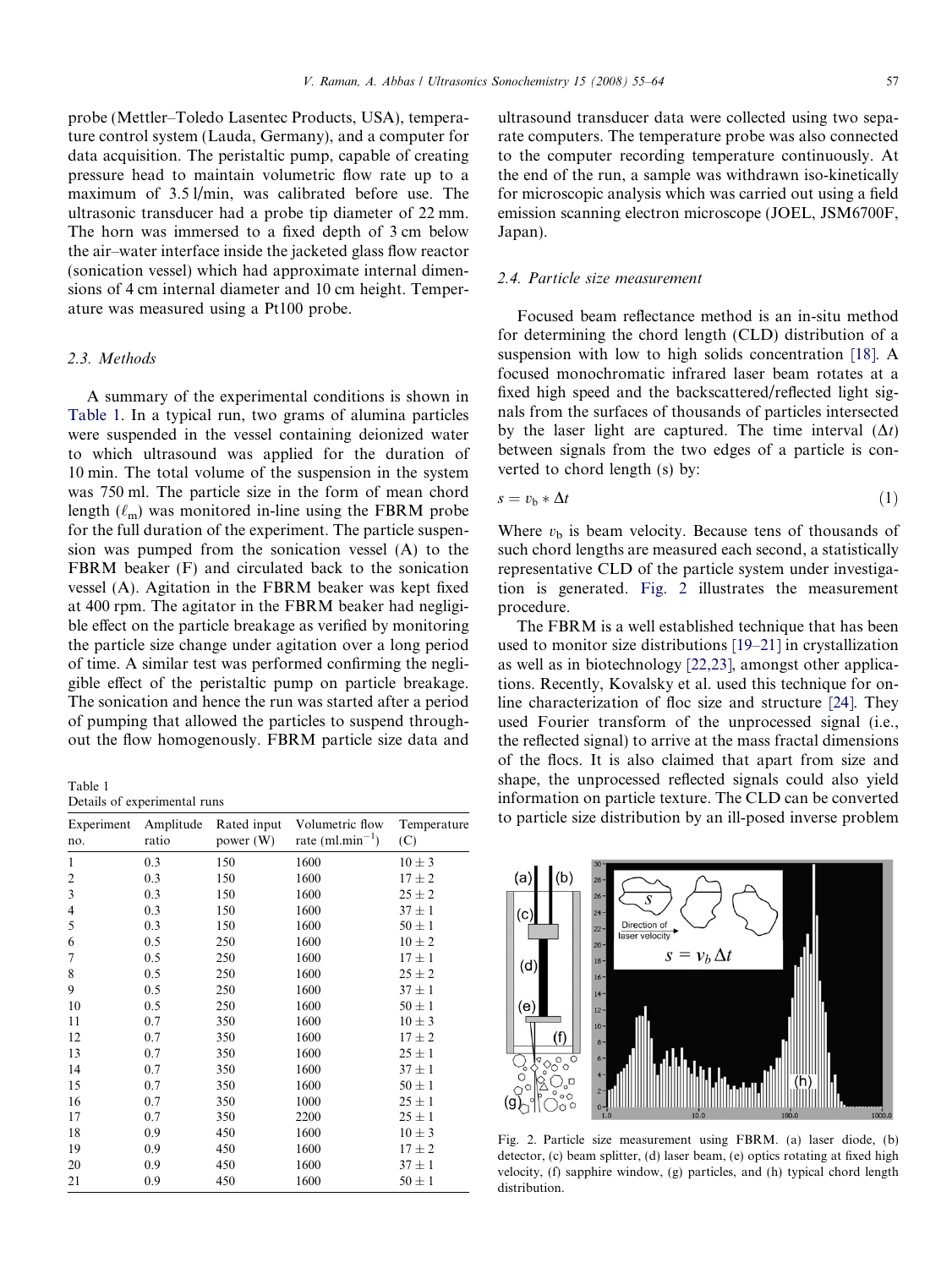which can be tackled by constrained least squares minimization procedure or by method of projection onto convex sets [18]. Throughout this work, we characterize particle size and hence breakage by HIU in terms of chord lengths rather than typical particle size. The motivation for this lies in the reliability of the measurement technique as well as in the fact that decreasing chord length is a direct indication of fragmentation. Further, we are interested in identifying the number counts, a measure readily generated by the FBRM.

The probe was inserted in the FBRM beaker that has flow from and to the sonication vessel. Such monitoring in the in-line mode was necessary firstly because the sonication vessel cannot accommodate the FBRM probe and secondly, because it was necessary to keep the FBRM probe at a safe distance from the intense ultrasound field.

## 3. Results and discussion

As described above, the variation of mean chord length  $(\ell_m)$  of the breaking particles was continuously monitored with sonication time. There was a steady decrease in  $\ell_m$ with increase in sonication time. This is true for all input power levels and temperatures.

## 3.1. Effect of input ultrasonic power

The experiments were conducted at three different rated input power levels of 150 W, 250 W and 350 W (amplitude ratios of 0.3, 0.5 and 0.7, respectively). The CLD was monitored in-line while the sonication was performed. The cumulative undersize distributions at the start and end of each experiment are summarized in Fig. 3. A decrease in  $\ell_{\rm m}$  was observed for all input power levels. A higher percentage decrease was observed for higher input power with



Fig. 3. The cumulative undersize distributions at the start and end of 10 min of sonication for amplitude ratios of 0.3, 0.5 and 0.7, temperature =  $25 \degree C$ , volumetric flow rate = 1.6 l/min.

350 W of input power showing the highest decrease in  $\ell_{\rm m}$ for the constant sonication time of 10 min. We also report the temporal variation of  $\ell_m$  under different input power and at the constant temperature and volumetric flow of 25 °C and 1.6 l/min, respectively. The following time-varying dimensionless number, mean chord length ratio (MCLR) is used here and is expressed as:

$$
MCLR(t) = \frac{\ell_m(t)}{\ell_0}
$$
 (2)

where  $\ell_0$  is the mean chord length in ( $\mu$ m) at the start  $(t = 0)$  of the experiment.

It is clearly evident from the cumulative distributions and MCLR data that there is breakage of particles occurring during sonication. Furthermore, it can be observed from the cumulative distribution plots that the gap between the  $t = 0$  and  $t = 10$  min distributions is the highest for 350 W of rated input power and lowest for 150 W. These results indicate higher breakage of particles with increase in input ultrasonic power.

Fig. 4 shows the variation of MCLR under the three amplitude ratios studied. It is evident that an amplitude ratio of 0.7 corresponding to a rated input power of 350 W leads to the highest level of breakage, whereas, amplitude ratio of 0.3 corresponding to rated input power of 150 W results in the lowest breakage. However, one should take care when interpreting this graph, as it could be misleading. This is because, higher total input power does not necessarily mean that the operation is at the optimum as far as efficiency is concerned. It is clear from Fig. 4 that if more power is input into the system, more particle breakage occurs. However, this alone does not indicate optimum input power. Here one needs to quantify the efficiency of conversion of ultrasound energy into breakage  $(\eta_b)$  to arrive at a meaningful optimum. This efficiency determination is discussed in Section 3.4. From Fig. 4, it is also evident that, if time is the optimizing variable, then, operating at higher input power represents the best viable option because it breaks and thus reduces the particle size faster (see Fig. 14 and related discussion in Section 3.4.4 below). In situations where time is not the constraint but



Fig. 4. Variation of MCLR at amplitude ratios of 0.3, 0.5, 0.7, temperature =  $25 °C$ , volumetric flow rate = 1.6 l/min.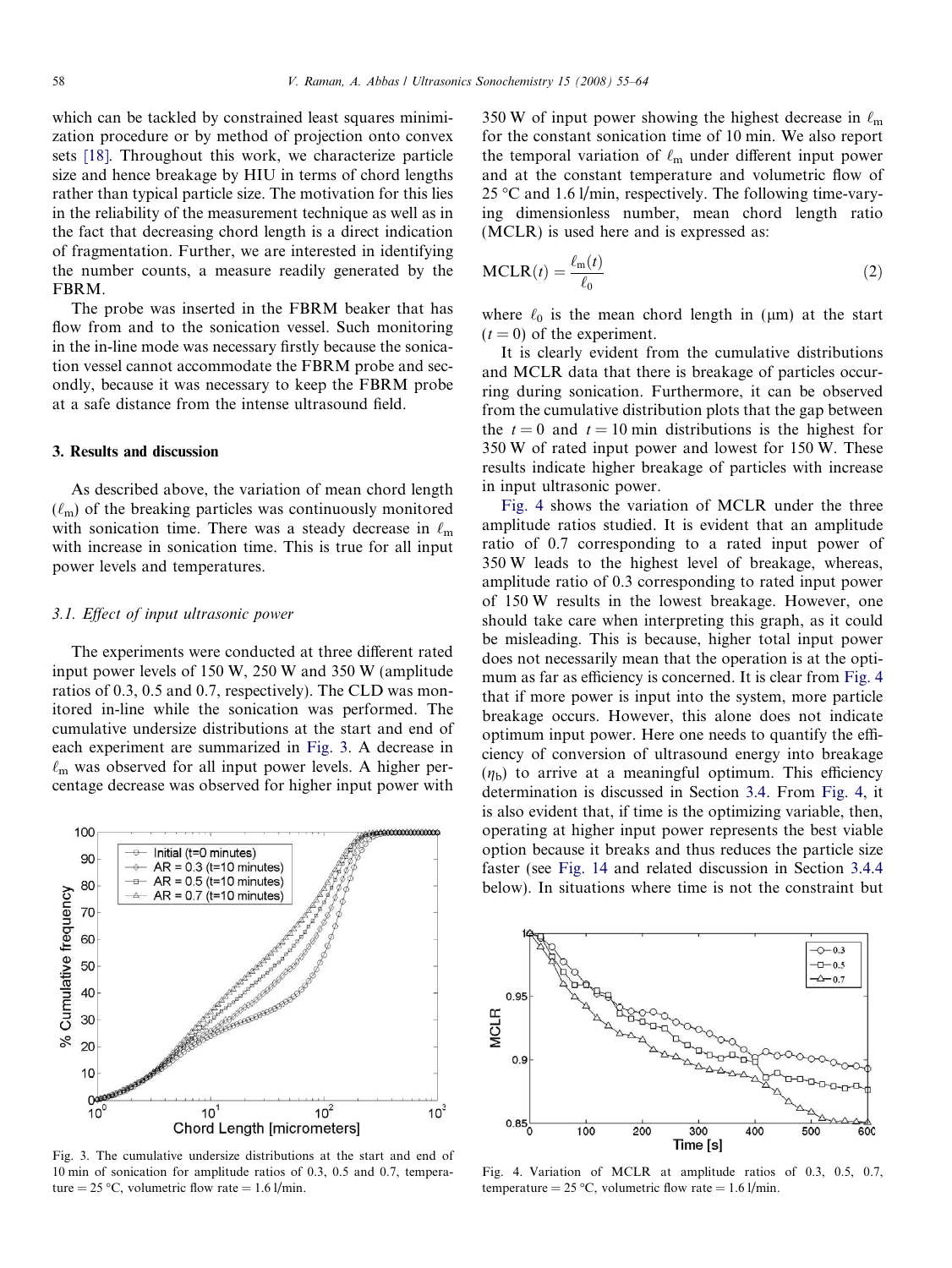

Fig. 5. Breakage rate vs. time, amplitude ratio  $= 0.7$ , temperature =  $25 \text{ °C}$ , volumetric flow rate =  $1.6 \frac{\text{I}}{\text{min}}$ .

energy is the one to be optimized, then it is immaterial as to which input power one operates at, since to achieve the same level of size reduction the higher input power requires the same energy as that of a lower input power operation. The only difference being in the time taken to reach the reduced size.

We further determine the variation of the rate of change of MCLR to gain some insights into breakage kinetics of particles subjected to HIU fields. The breakage rate  $(K_b)$ is defined as,

$$
K_{\rm b}\delta t = 1 - \text{MCLR} \tag{3}
$$

Fig. 5 shows the change of  $K_b$  with sonication time for amplitude ratio of 0.7 and at a temperature of  $25^{\circ}$ C. Similar results were obtained for other power levels and temperatures.

Fig. 5 shows a general decrease in  $K_b$ . This suggests that  $K<sub>b</sub>$  is a function of the particle size. The breakage rate decreases as the experiment progresses proportionally correlating to particle size decrease which is also true for any grinding process. Furthermore, this implies that the breakage distribution functions would have strong dependance on particle size. Similar results were obtained for other amplitude ratios as well.

## 3.2. Effect of contact time

The experimental setup in its continuous flow arrangement allowed the variation of the mean residence time (contact time) of the particles by varying the pump flow rate. Three different flow rates were studied; 1.0 l/min, 1.6 l/min and 2.2 l/min. Breakage was more prominent at lower flow rates corresponding to larger values in residence time. Fig. 6 shows that as residence time increases, particle breakage is enhanced. This is explained as follows: as the residence time increases, the particles spend more time in contact with the breakage forces of the HIU field. It is interesting to observe from Fig. 6 that by changing residence times, it was possible to achieve significant improvement in the breakage. We observed a decrease in particle



Fig. 6. Percentage decrease in MCLR at different volumetric flow rates, for amplitude ratios, temperature =  $25 \degree C$ . Data points joined to indicate trends.

size by 10% within the first 5 minutes of comminution for 2.2 l/min whereas for 1.0 l/min, we observed a decrease of about 17% for the same time period. This is significant because this was not similarly achievable by changing the input power to the system as shown in Fig. 4. It can be said that from an operational design point of view, changing the flow rate would be a better option for achieving optimum performance. This is the case where comminution time is not constrained. If comminution time is to be optimized, then input power needs to be taken into account as discussed previously in Section 3.1. We also analyzed the breakage rate under different flow rates and obtained results similar to those shown in Fig. 5. We do not show these here to avoid repetition.

# 3.3. Effect of temperature

Five different experiments were conducted each at one temperature in the range  $10-50$  °C, at a constant flow rate of 1.6 l/min and each was repeated at all the three amplitude ratios of 0.3, 0.5 and 0.7. Fig. 7 shows the clear trend of the influence of temperature on breakage. Breakage continues to occur as the experiment progresses, but a higher breakage value is shown to exist at an optimum in the temperature range. The breakage (in terms of percentage decrease in  $\ell_m$ ) as measured at the end of 10 min of continuous sonication is shown in Fig. 8. This identifies the optimum temperature to be between  $25^{\circ}$ C and  $37^{\circ}$ C corresponding to the highest percentage decrease of about 15%. The influence of input power on the percentage decrease in  $\ell_{\rm m}$  is also shown in Fig. 8 and it corroborates with the discussion in 3.1.

Temperature has a significant effect on the cavitation phenomenon. The cavitation phenomenon in a liquid medium is affected by its surface tension, viscosity and vapor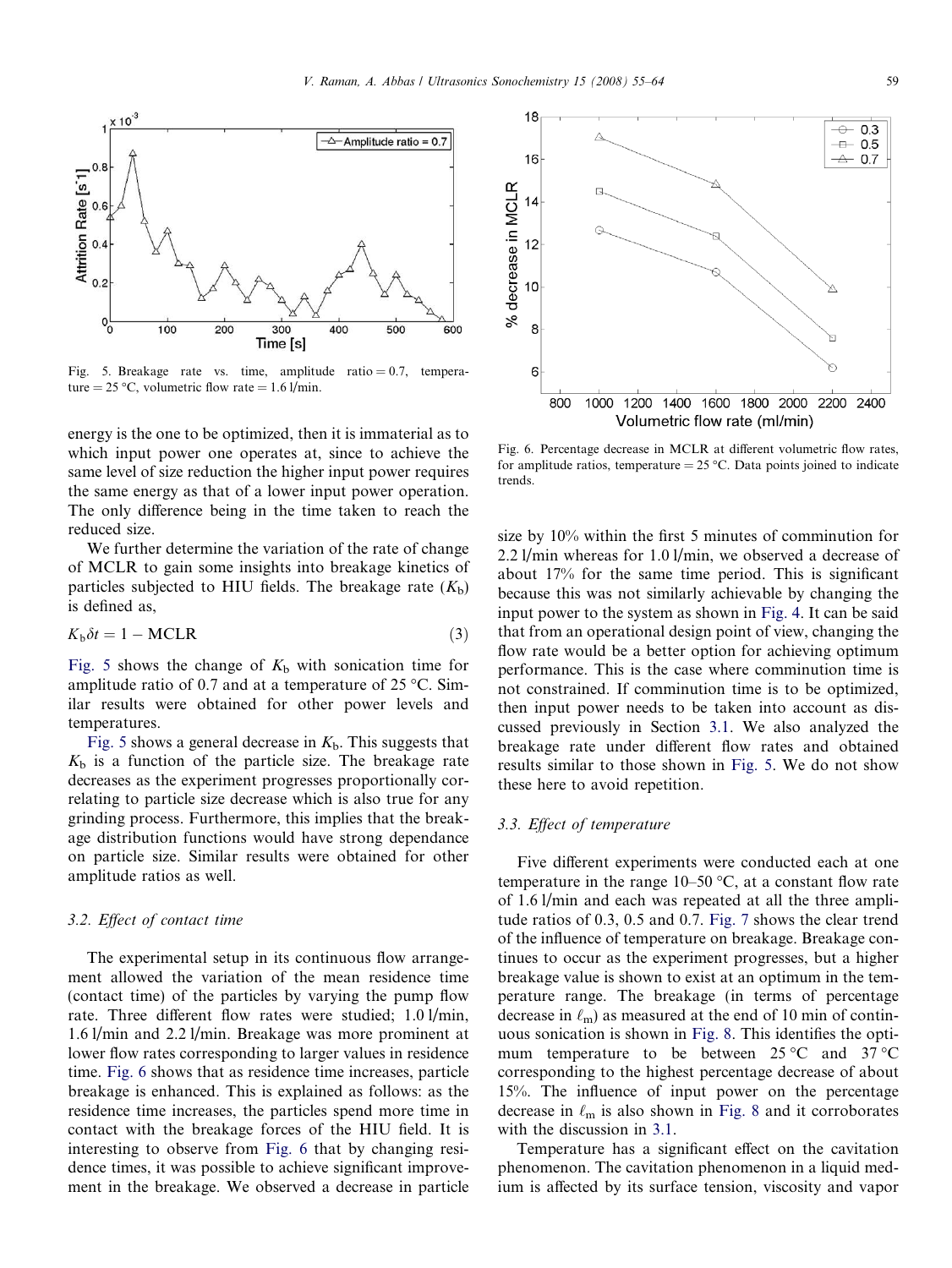

Fig. 7. Variation of MCLR at different temperatures, amplitude ratio = 0.7, volumetric flow rate =  $1.6$  l/min.



Fig. 8. Percentage decrease in MCLR at different temperatures and amplitude ratios. Data points joined to indicate trends.

pressure [1,4]. Increasing temperature results in reduction in acoustic cavitation threshold, meaning, the liquids cavitate at lower intensities [4]. This can be attributed to the increase in vapor pressure of the liquid when temperature is raised. The increase in temperature results in decrease in surface tension, again aiding in the reduction of the cavitation threshold. Moreover, increasing the temperature reduces the viscosity of the liquid medium. The decrease in viscosity decreases the magnitude of the natural cohesive forces acting on the liquid, and thus, decreases the magnitude of the cavitation threshold. Lower cavitation thresholds translate into ease of cavity formation, thereby making higher temperatures more favorable for particle breakage. Thus, the effect of temperature constitutes three mechanisms that all lead to enhanced cavitation inception, which in turn enhance the breakage. This discussion assumes that it is the high speed micro-jets emanating from the asymmetric transient cavitation collapse that cause the breakage [6]. This is the reason, why we observe an increase in breakage of particles as temperature is varied from 10  $^{\circ}$ C to 25 °C. As temperature is increased beyond 25 °C, we

observe a decrease, contradicting the current discussion on the temperature effect. This can be explained as being primarily caused by the cushioning effect of increased cavity internal vapor pressure at higher temperatures [4]. Due to this cushioning effect, the intensity of the collapse and subsequently the breakage decreases after  $25^{\circ}$ C. There are thus, two opposing factors that are at play during the particle breakage; the first is the increase in the number of cavitation events with increase in temperature and due to which particle breakage increases; the second is the cushioning effect of the cavity internal vapor pressure which has a suppression effect on the cavitation intensity and subsequently on particle breakage. It is the relative magnitude of these two opposing effects which dictates the variation of breakage characteristics with temperature as seen in Fig. 8. The former factor is dominant in regions of temperature near and below  $25^{\circ}$ C, while the latter becomes more dominant as temperature moves above 25 °C.

This is consistent with the variation of cavitation erosion with temperature observed elsewhere [25–28]. This suggests that two factors are important as far as the particle breakage is considered viz., the size of active cavitation zone and the effect of vapor pressure. The former increases with increase in temperature while the latter decreases, resulting in a negative effect.

#### 3.4. Efficiency of ultrasound energy conversion

It is well known that the amount of energy or power that is input to the system is never completely transferred to the liquid medium and that losses are inherent in the system. Here we analyze efficiency to understand this and attempt to determine optimal operational conditions for particle breakage.

# 3.4.1. Efficiency of power transfer

We first study the transfer of power or energy into the liquid medium from the ultrasonic transducer at various amplitude ratios and temperatures using calorimetry where the specific calorimetric power is given by,

$$
P_{\text{cal}} = m_{\text{L}} \cdot C_{\text{P}} \cdot \left(\frac{\partial T}{\partial t}\right)_{t=0} \tag{4}
$$

where  $P_{\text{cal}}$  is the calorimetrically determined power (W),  $C_{\text{P}}$ is the specific heat capacity of liquid (kJ  $\text{kg}^{-1}$  °C<sup>-1</sup>) and  $\left(\frac{\partial T}{\partial t}\right)_{t=0}$  is the rate of change of the uncontrolled system temperature at the start of sonication. Specific input power can be determined by knowing the volume  $V(m^3)$  of the sonicated liquid,

$$
P_{\rm cal}^{\rm sp} = \frac{P_{\rm cal}}{V} \tag{5}
$$

Thompson and Doraiswamy [1] modified this expression to account for the heat transferred to the jacket or the vessel. The calorimetric power  $(P_{cal})$  was calculated for different amplitude ratios and at different bulk fluid temperatures. The energy transferred from the frequency generator to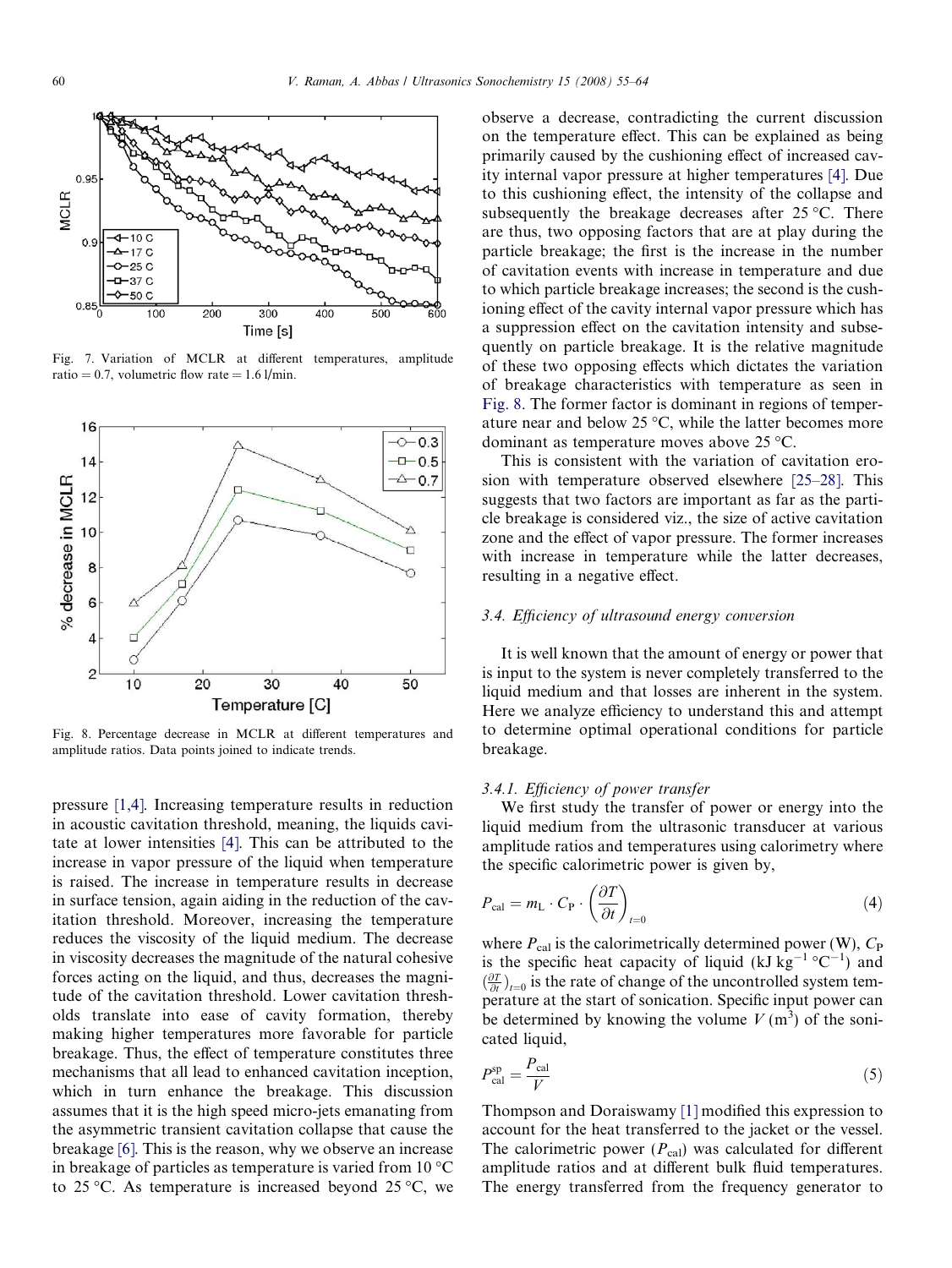the ultrasonic transducer, termed here  $P<sub>h</sub>$ , was measured by the in-built watt-meter which gave the amount of energy transferred in watts. The efficiency of power transfer  $\eta_{PT}$ was calculated for the different tested input powers and temperatures and is here defined after Loning et al. [15] as

$$
\eta_{\rm PT} = \frac{P_{\rm cal}}{P_{\rm h}}\tag{6}
$$

It is evident from the results shown in Fig. 9 that  $P_{\text{cal}}^{\text{sp}}$  is dependent on the temperature of the system. There is a marginal decrease in  $P_{\text{cal}}^{\text{sp}}$  with increase in temperature consistent with the findings of Loning et al. [15].

Furthermore, there is a linear variation of  $P_{\text{cal}}^{\text{sp}}$  with amplitude ratio (Fig. 10), contradictory to previous work [29] where a quadratic variation was reported while being in agreement with others [14] who reported similar linear findings. Our experimental results add more weight to the claim that a linear variation of  $P_{\text{cal}}$  with amplitude ratio is more realistic for the cavitations under the horn tip.

Fig. 11 shows the variation of  $\eta_{PT}$  with amplitude ratio and temperature. A marginal decrease of  $\eta_{PT}$  is observed



Fig. 9. Variation of  $P_{\text{cal}}^{\text{sp}}$  (kW m<sup>-3</sup>) with temperatures at different amplitude ratio. Data points joined to indicate trends.



Fig. 10. Variation of  $P_{\rm cal}^{\rm sp}$  $(kW m^{-3})$ ) with amplitude ratio,  $temperature = 37 °C$ .



Fig. 11. Variation of  $\eta_{PT}$  from horn to liquid medium with temperature and amplitude ratio.

with increase in temperature and  $\eta_{PT}$  is found to be independent of the amplitude ratio. This suggests that the properties of the medium influence the amount of energy transferred to it [15] and that the amount of power transferred has no influence on the  $\eta_{PT}$ . It is to be noted, however, that this efficiency does not include the energy losses that occur during transfer of power from the electrical supply to the frequency generator.

# 3.4.2. Efficiency of ultrasound energy conversion to particle breakage

In the previous section, we calculated the efficiency of the power transfer from the ultrasonic transducer to the thermal energy of the liquid. Now, the efficiency of ultrasound energy conversion to particle breakage  $(\eta_b)$  is calculated. The energy that is input to the suspension by means of ultrasound horn vibrations  $(P_h)$  is transferred to energy for breakage  $(P_b)$ , heat energy  $(P_{\text{heat}})$  and other losses (to the ambient air, acoustic streaming, sonoluminescence, etc) ( $P<sub>losses</sub>$ ). The ultrasonic energy flow path [15] can be mapped in the following way

$$
P_{\rm h} \to P_{\rm cal} \tag{7}
$$

$$
P_{\text{cal}} = P_{\text{b}} + P_{\text{heat}} + P_{\text{losses}},\tag{8}
$$

where  $P_{\text{heat}}$  (W) is given by the expression

$$
P_{\text{heat}} = m_{\text{L}} \cdot C_{\text{P}} \cdot \left(\frac{\partial T}{\partial t}\right)_{\text{breakage}, t=0} \tag{9}
$$

 $P_{\text{heat}}$  is obtained by monitoring the uncontrolled temperature rise continuously in the presence of breakage activity (i.e., when particles are being sonicated). If the  $P<sub>losses</sub>$  is negligible to the energy expended in particle breakage, then without the loss of generality, the efficiency of conversion of energy input to the desired mechanical effect (in this case, particle breakage) is conveniently given by

$$
\eta_{\rm b} = 1 - \frac{P_{\rm heat}}{P_{\rm cal}}\tag{10}
$$

It is important however, to realize that the acoustic nature of the ultrasonic field is altered when particles are suspended in the medium. Further, higher particle loading levels influence the efficiency of  $\eta_{PT}$  due to the change in the viscosity of the medium. We use a low particle loading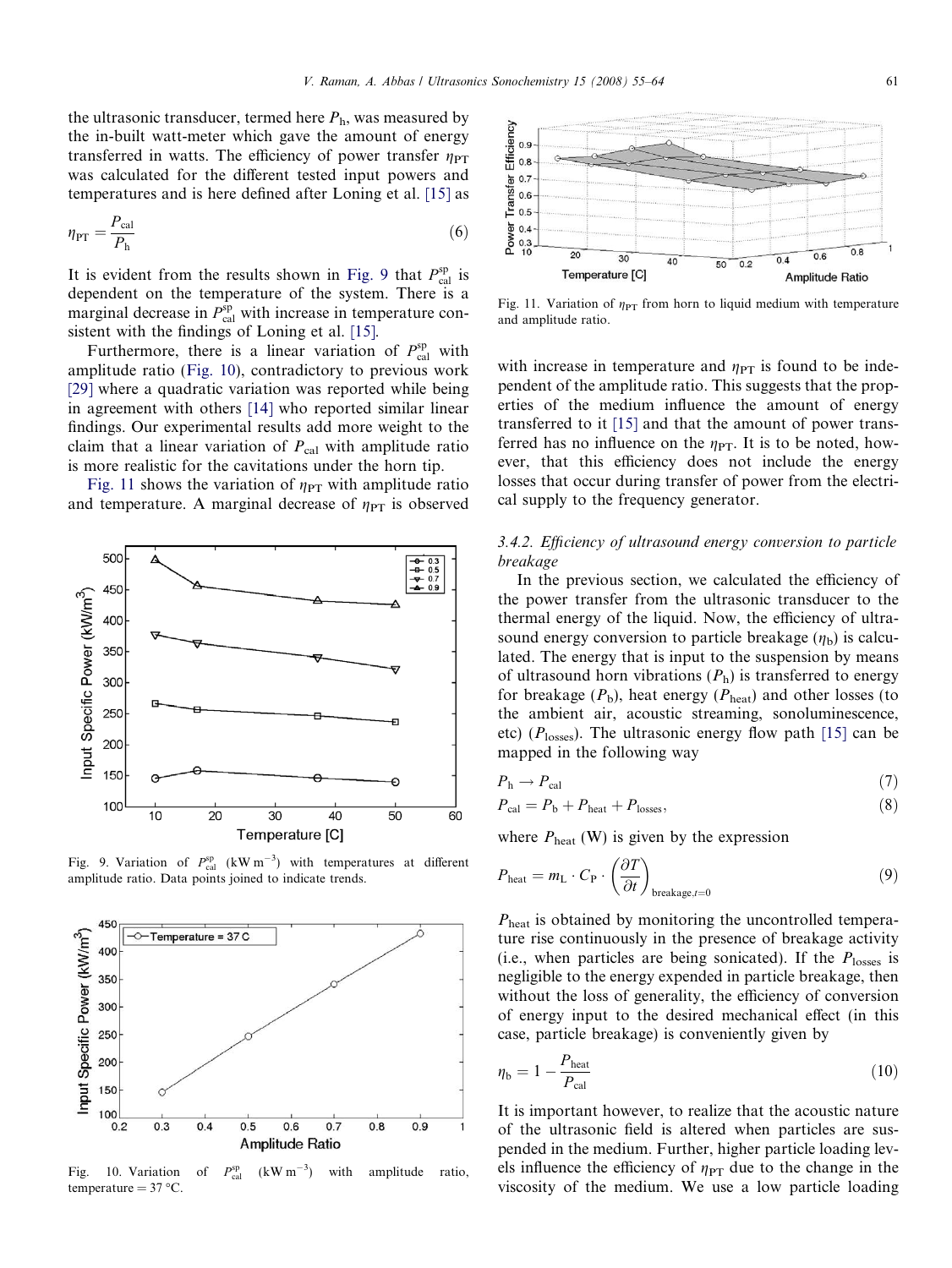(two grams in 750 ml of water), such that the ultrasonic field is not attenuated to any significant extent. This information of variation of  $\eta_b$  with amplitude ratios and temperature will be helpful for scale-up and design purposes.

Finally, the net efficiency  $(\eta_{net})$  of ultrasound energy conversion to particle breakage can be obtained by

$$
\eta_{\text{net}} = \eta_{\text{PT}} \cdot \eta_{\text{b}} \tag{11}
$$

# 3.4.3. Variation of  $\eta_b$  and  $\eta_{net}$  with temperature

Fig. 12 shows that  $\eta_b$  increases with increase in temperature up to  $25^{\circ}$ C and thereafter decreases. The main reason for the increase in  $\eta_b$  with increase in temperature is the increase in number of cavitation events as discussed previously. The increase observed initially is followed by decrease in collapse intensity above  $25^{\circ}$ C due to the increase in the vapor pressure. This causes  $\eta_{\rm b}$  to decrease at higher temperatures. Similar results are obtained for all amplitude ratios tested. It is interesting to observe that the same trend in efficiency change due to temperature change is not observed for chemical effects like radical formation. In such processes, a decrease in energy yield is obtained with increase in temperature [14]. It is suggested that for optimal operations, where both mechanical and chemical effects take place, a trade-off is necessitated which makes intermediate temperatures the most viable option. Such a scenario includes solid–liquid reactions where reaction rate is augmented by the breakage of solid particles increasing the surface area that enhances dissolution [30]. The net efficiency  $(\eta_{\text{net}})$  is shown, in Fig. 12, to behave in the same way as  $\eta_{\rm b}$ .

#### 3.4.4. Variation of  $\eta_b$  with amplitude ratio

Fig. 13 shows that  $\eta_b$  is almost constant with increase in amplitude ratio. This indicates that, even though there is an increase in cavitation events with increase in the amplitude ratio, the increase is at the expense of greater energy input



Fig. 12. Variation with temperature of breakage efficiencies, amplitude ratio = 0.7, volumetric flow rate = 1.6 l/min. Data points joined to indicate trends.



Fig. 13. Variation with amplitude ratio of  $\eta_{\rm b}$  at different temperatures. Data points joined to indicate trends.

to the system. In effect, no change in efficiency is obtained by merely increasing the magnitude of input power. This is corroborated by data in Fig. 14 which shows the MCLR, for the different amplitude ratios, against  $E<sub>m</sub>$  which is the total energy input  $(E_{\text{Tot}})$  to the system (from the frequency generator) per unit mass of particles  $m_p$  to be comminuted, given by

$$
E_{\rm m} = \frac{E_{\rm Tot}}{m_{\rm p}}\tag{12}
$$

It is evident from Fig. 14, that as the  $E<sub>m</sub>$  is increased, more breakage is obtained. For amplitude ratio of 0.7, more energy is input to the system at a constant sonication time, so naturally higher breakage is expected and observed. Conversely, at the lower amplitude ratio of 0.3, less energy is input for the same sonication time and so less breakage is observed. If at all, there had been variation in  $\eta_b$  with amplitude ratio, then for the same amount of input energy and for a same sonication time interval, different breakage would have been observed for different amplitude ratios,



Fig. 14. Variation of MCLR vs.  $E<sub>m</sub>$ , at various amplitude ratios for a time interval of 400 s, temperature =  $25 °C$ , volumetric flow rate = 1.6 l/min.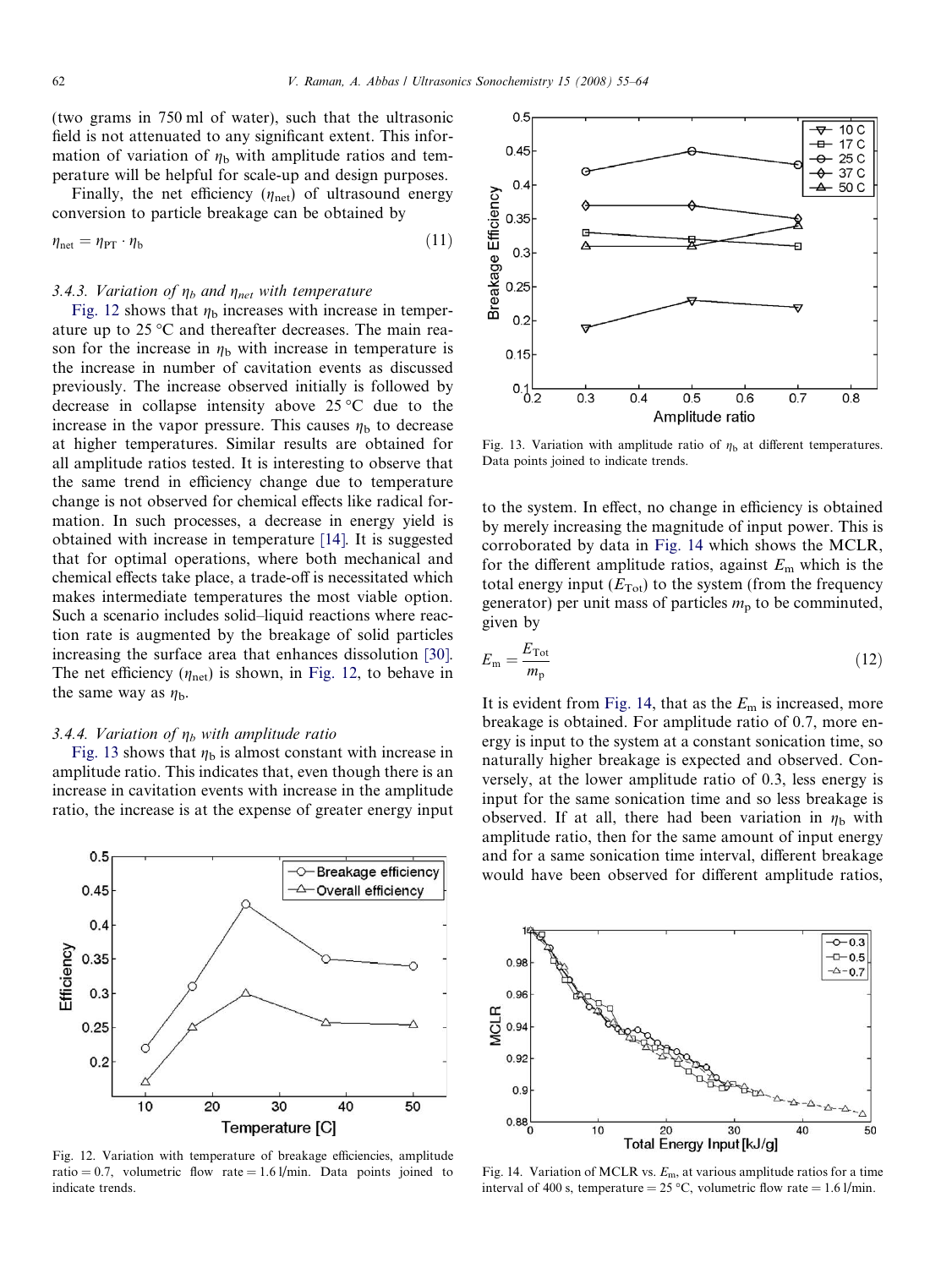resulting in the three curves of Fig. 14 being dispersed apart. The almost superposition here of the data concludes that  $\eta_b$  is independent of the amplitude ratio.

#### 3.5. Surface morphology of the sonicated particles

Figs. 15 and 16 compare the SEM images of  $A<sub>1</sub>O<sub>3</sub>$  particles before and after sonication. Fig. 16 clearly shows the effect of HIU fields which has transmuted the whole surface morphology of the particles. Under the effect of all input power levels, samples showed similar surface morphologies, with varying relative magnitudes for different power levels.

There are many crater-like surface irregularities formed. The whole surface of the particle has ''battered sponge'' like irregularities. Creation of such surface morphology by HIU could be exploited in catalysis. As far as catalysis is concerned, there are two main features of catalytically



Fig. 15. SEM micrograph of  $Al_2O_3$  particles – before sonication.



Fig. 16. SEM micrograph of  $Al_2O_3$  particles after 10 min of sonication, amplitude ratio of 0.7, temperature =  $25^{\circ}$ C for 10 min.

active surfaces that are imperative viz., (a) irregularities and (b) additives. The steps and kinks that appear on metal surfaces seem to have an enhancing effect, especially for transition metal surfaces [31]. However, creation of regular step and kink pattern on metal surface by HIU would be a formidable task, nevertheless, if mesoporous catalysts need to be designed with increased pore volume and higher surface area, then, ultrasound would indeed be a viable option. The past efforts of utilizing the cavitation erosion phenomenon in catalysis were mostly directed at characterizing the wear resistance of a particular material. It has been reported that sonication and subsequent processing techniques can be used to create nano-sized alumina catalyst particles with a controlled mesoporous distribution [32].

# 4. Conclusions

The ultrasound mediated particle breakage was investigated experimentally using a continuous flow sonication apparatus equipped with in-line FBRM particle size monitoring. The effects of sonication power, contact time and temperature of the bulk liquid on the particle breakage were discussed. Higher sonication power and higher contact time result in higher breakage. Breakage rate was quantified and was found to be highest in the initial period of sonication. An optimum temperature corresponding to higher breakage was found to exist in the range 25– 37 °C. Temperature affects the particle breakage by increasing the size of the cavitation zone as well as increasing the vapor pressure, both of which have opposing influences, where the former was found to enhance breakage. There is a marginal decrease in efficiency of power transfer from horn to liquid with increase in temperature. The efficiency of ultrasound energy conversion to particle breakage was calculated using calorimetry and found along with the net efficiency to initially increase with temperature and then decrease after reaching a maximum at about 25 °C. Preliminary scanning by electron microscopy was performed yielding invaluable information on the ''battered sponge'' like surface irregularities caused due to HIU fields. However, further methodological study is warranted to establish the breakage mechanisms.

#### Acknowledgements

The authors thank Pauline Yeo and Poernomo Gunawan for their technical assistance. The authors also gratefully acknowledge the help of Dr. Brain O'Sullivan and Assistant Professor Arvind Rajendran in reviewing the manuscript.

## References

[1] L. Thompson, L. Doraiswamy, Sonochemistry: Science and engineering, Industrial and Engineering Chemistry Research 38 (1999) 1215–1249.